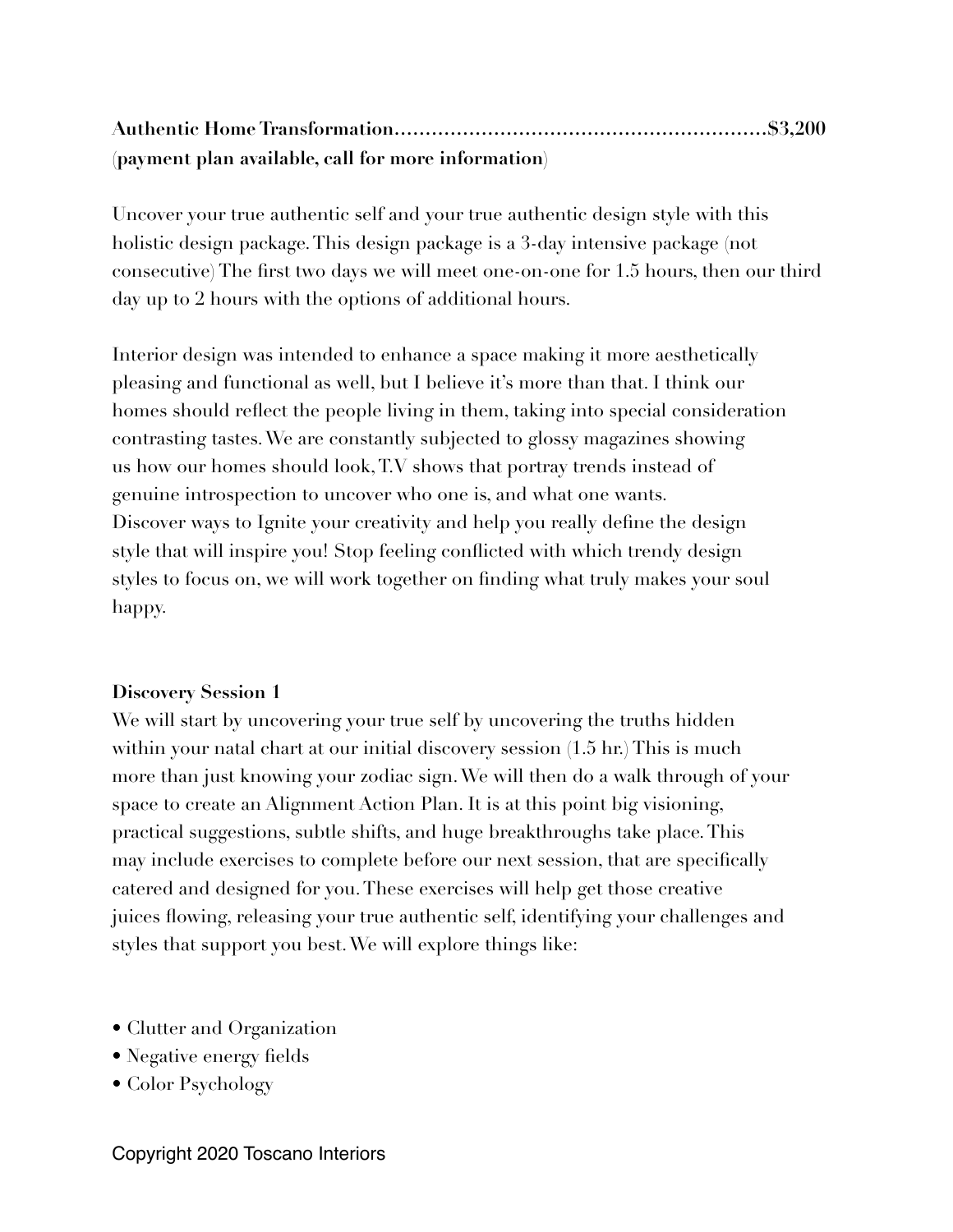### **Discovery Session 2**

This is the fun part- the shopping! We may explore online or brick-and-mortar style together, working with tactile objects and ideas. I will then create your design concept boards (1 board per room being addressed, no revisions, see detailed description under 'Services') with detailed shopping list. I will also identify what needs to go: objects, clothes, colors, beliefs, doubts, habits anything holding you back. You will also receive a space plan showing the placement of each item in your space. Client's who choose this service also have the benefit of purchasing services, which means that we'll take care of ordering products so you can relax and save money with my designer discounts.

## **Discovery Session 3**

I will return for the installation and arrangement of your space(s) for up to 2 hours, additional hours can be added for the hourly rate. Finally, I will close out our last session together with my ENERGY + SPACE CLEARING Cleansing and clearing of negative energy in a home is important, and I will show you how you will be able to practice this on your own. I do this by using two techniques.

# SMUDGING AND INCENSE.

Smudging is a well-known way to clear the energies of a home. The idea is that the vibration of the burning material (usually sage or palo santo) and the smoke help to not only bring balance but also purify the area. This is a popular method to help in keeping your homes energies supportive and clear.

# SALT AND CRYSTALS.

Another favorite way to help clear non-serving energies and to purify and protect areas of your home is to use salt and crystals. By placing a few well chosen crystals (based off your natal chart, specific to you) in corners of your home may help.